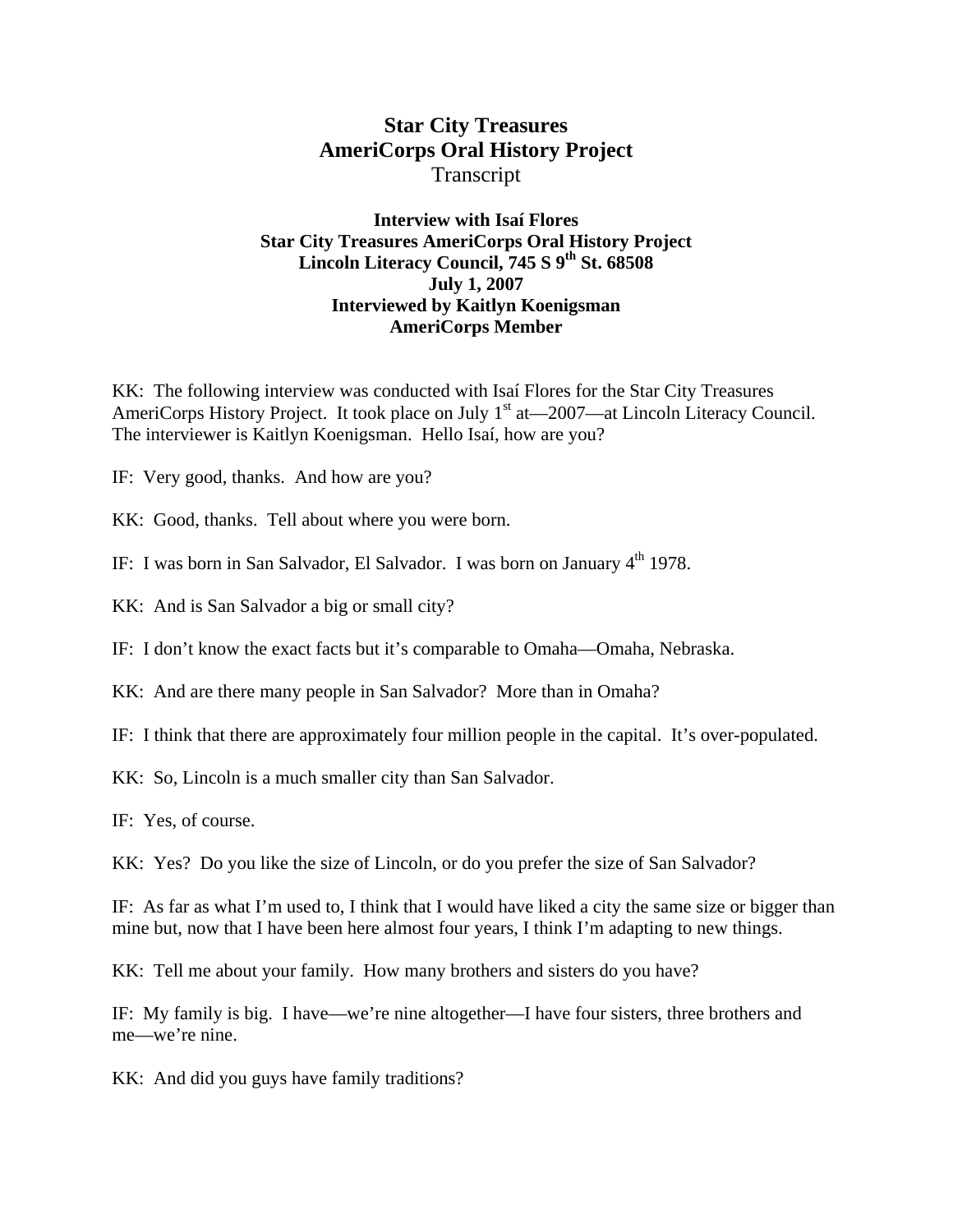IF: Um, I don't know how to say this but I don't think so. We were always different because my dad was in the military and we were almost never with him. He left for a time because of the war that we had in El Salvador and, unfortunately, we didn't have him in the house until I was like sixteen years old and we didn't grow up with him and we never had any traditions. We did, not whatever we wanted, but we never had big traditions especially like, no birthdays, no hugs, something very simple.

KK: And for holidays—did you guys celebrate like holidays together?

IF: Never, never. In fact, the most special days were December  $24<sup>th</sup>$  and New Year's but on December  $24<sup>th</sup>$  the only thing that we did was—we didn't even eat together but—yeah, we got together but everyone would eat when they wanted to and we never had a family dinner even when my dad came back—he never ate with us—he was always separate and—yeah.

KK: What did your parents do when you were a kid?

IF: Like I told you, my dad was in the military and he was almost never with us because at that time it was really dangerous. He never wanted to risk us because if the guerillas found out that he—that we were children of someone in the military—they could kill us. So, because of that, my dad didn't want to risk our lives.

KK: And your mom?

IF: My mom was always a housewife. She was always with us and thanks to God, she never needed to work and my dad supported all of us.

KK: Can you tell me some of your memories that you have from the war—the time where during the war?

IF: Um, I don't remember it well but around 1984, 83, when I started to notice many things there was an offensive—we call them offensives when, it's like when the guerillas make a big plan to attack. So, we always lived close to military barracks and, like it or not, we were always surrounded by the military on all sides. They even stayed in people's houses, not to take care of us personally but because they were looking for the best zones to—or the highest—and we lived like, on high ground and so they took advantage of that to be hidden.

KK: Um, and in what year did the war end?

IF: I don't know if I remember well if it was en 2001 or 1991. I don't remember well or—I don't know—I think it was in 1991, 1992 that they signed the peace agreements. But, in 1989 there was the biggest offensive that El Salvador has had. They took almost all of San Salvador. There were parts that were completely occupied by guerillas and they were helped by foreign countries like Cuba, Russia and, I think, Ireland and various other countries. So they had a lot of strength as far as weapons, people and everything and that I think was the most, the most memorable because where we lived, like I said, we lived on high ground and we lived close to the military barracks and they—we even lived close to the president's house in El Salvador. So,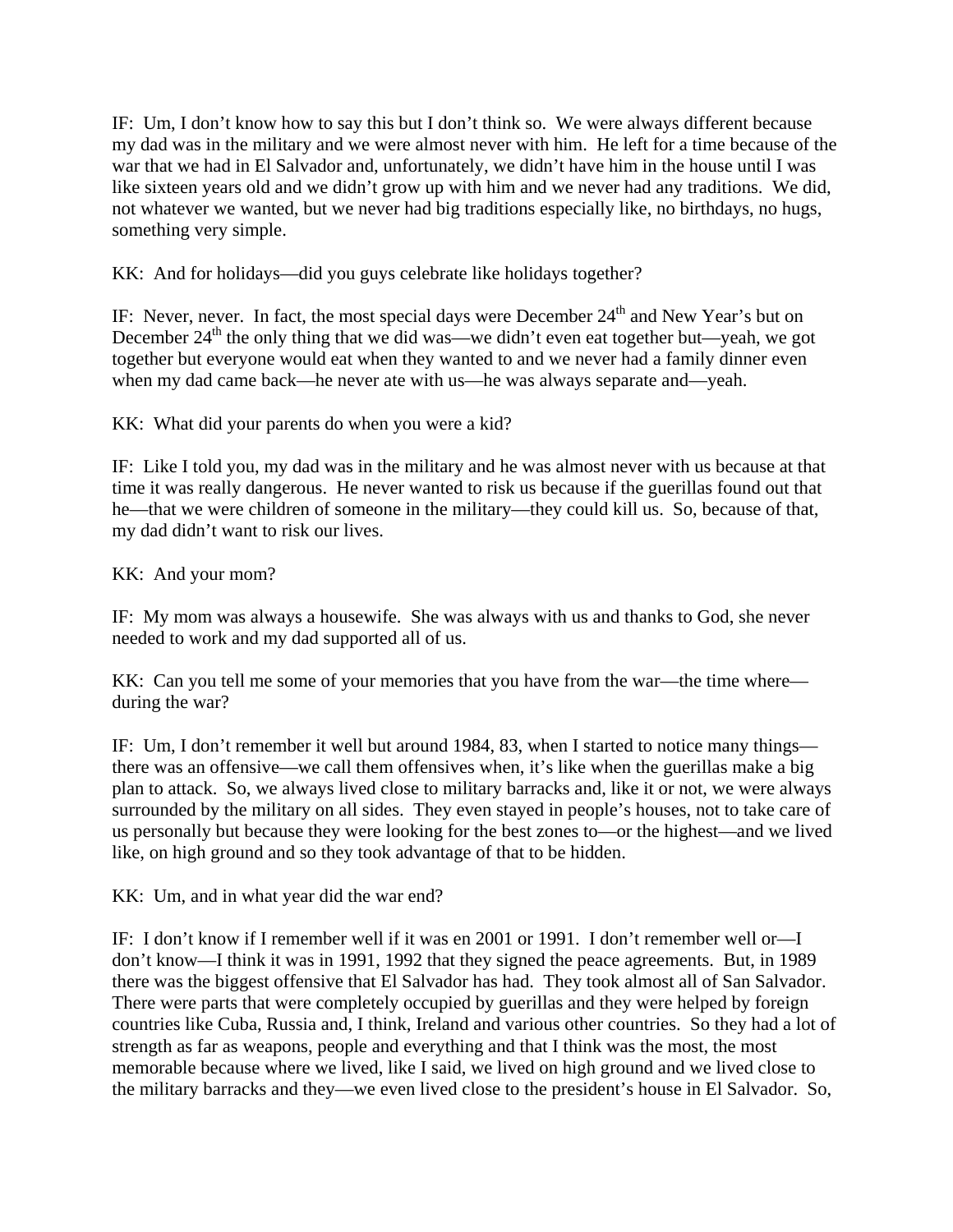that was what they wanted—to take the president's house. So, my country eh, where we lived we lived in a building and from that building you could see clearly the president's house and you could even get the president's helicopter and so, because of that, that area was surrounded by military officers all the time—twenty-four hours a day they lived there. But, thank God, nothing happened there, just around it. We only heard on the news that they killed a lot of people—there were millions of people that died and other barracks that I think they took.

# KK: What changed for your family after the war? What things changed?

IF: Well before, my country was governed by the military so, like it or not, the military had the power. They had so much power, money and everything. But, due to the peace agreements, there wasn't the necessity of having so many barracks, so much military. So, they began to cut personnel and, in fact, they reinstalled, I don't know if I can say it like that, the new national police. So, in fact, many guerillas, started to become part of the military and there began a lot of—maybe the war ended but corruption began between the PNC—the national police—and all of that because they were people, like it or not, crazy in the aspect of—not crazy but rather it would be like they had a war mentality and all of that so they weren't very prepared to confront different things. They were used to fighting and killing and so that caused a big problem because they wanted to use the example of the military forces again that killed people on the streets and all of that. But personally, my dad was older and it was time for him to retire from the military. He had completed many years being there and, I don't know, like I told you, we are a big family and I think that we had fallen into bad habits—my dad had a lot of money and everything but he didn't know how to think about it and we spent everything all of us and after that came, I don't know, we were a little poor and, yeah.

KK: And how did it affect you then, personally, the poverty of your family?

IF: The truth is I didn't enjoy the wealth so much, to say it like that, because I was little and I didn't analyze how they dressed me, what I ate. But, when I was—when I was about fourteen, thirteen years old, it was then that I began to see the difference, that the money didn't abound big family and we had bad habits in the way we ate and dressed and it began to affect us psychologically since everyone was little and nobody could work and, I don't know, it affected a lot of things because we went to good schools and, like it or not, a school there, in my country, private schools, they give you a good, like it or not, more opportunity. It isn't like when you go to public school. They don't teach you much and you're prone to get into gangs or something could happen. There are exceptions, there are people who always become someone, but these exceptions are few.

KK: Um, tell me about your education then.

IF: Like I told you, well, we went to Catholic school, my whole family—all of my brothers and I went there. In fact, my older brothers and sisters like the four, five older ones, graduated from that school. We were always with pastors, no with priests, with, with…

KK: Nuns?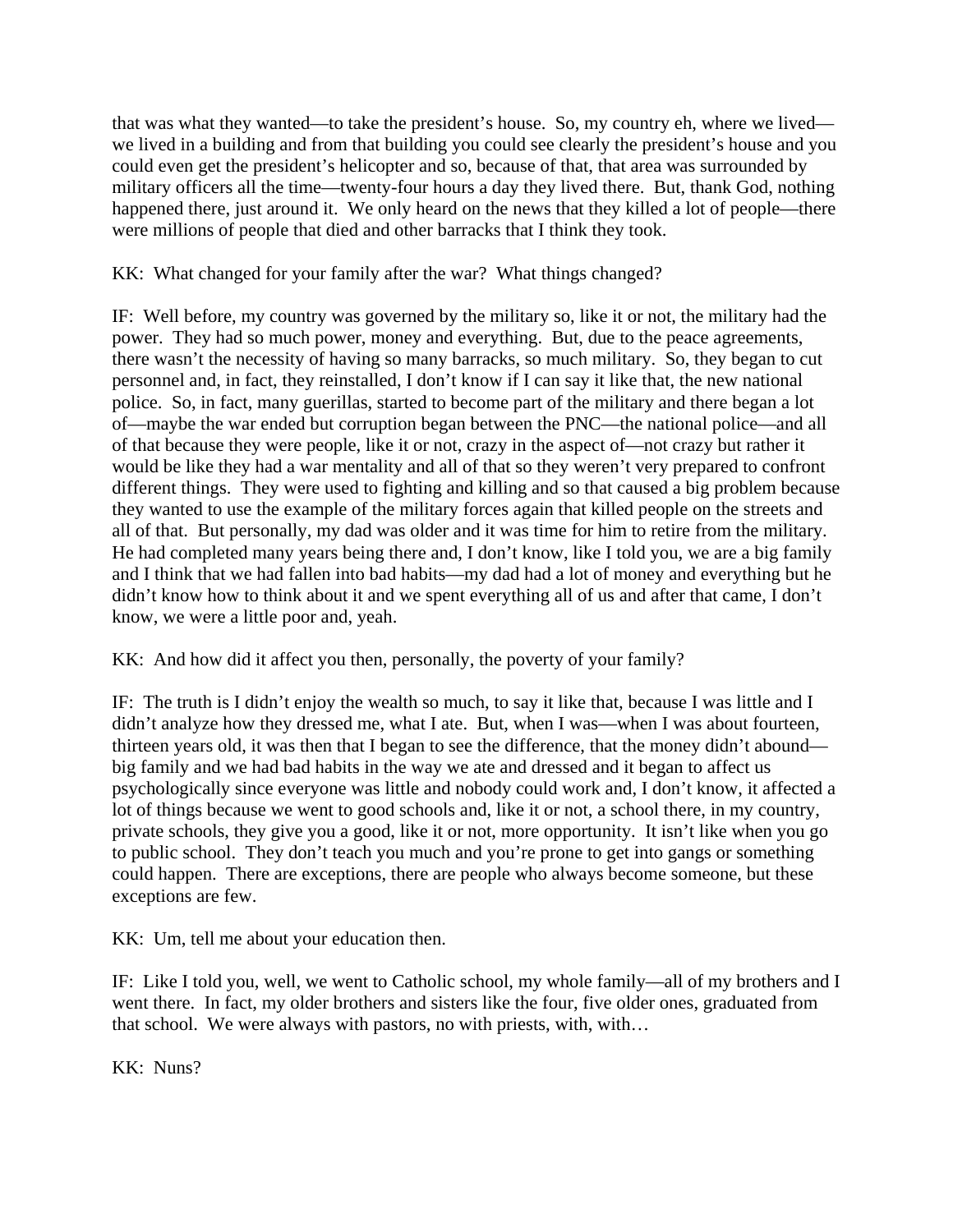IF: …nuns. And, I don't know. I think that we apparently led a good Catholic life. But, in fact, I changed when I was in seventh, eighth grade. At that time, we were beginning to reason more and, like it or not, we had to see through our own lives because before, we depended a lot on our parents but around eighth, ninth grade, we began to like, we had to work and take temporary jobs that—in El Salvador, the vacations are different. They're like, you begin to study in February and you end in October, we used to end before. You have like, three, four months to work and, I don't know, the majority of my brothers and I did it.

KK: Tell me about your job then. What was your first job?

IF: My first job was like—it was something very strange because I had never been used—I had never worked in anything and, in fact, now I remember that my first job was with the father of a friend of mine that welded beams and rafters and that made, like, metallic things and I remember that it was like, the first—my first vacation that I worked and that, in fact, we worked like two, three months—hard work and they paid us really bad. They exploited us and everything but my dream was to pay for my school from the ninth grade. It was to pay it. So, I don't know, it was hard because we were young and not used to it. But, it gave me the value of—of seeing the rest—the following jobs as easier.

KK: Was it hard to work and go to school at the same time or—?

IF: In fact in eighth—nin—seventh, eighth, and ninth, I only worked—eighth and ninth in fact, I only worked during vacation like I told you. But, after middle school, I did both at the same time. I was older then and I had had about three temporary jobs before but, I don't know, I was better prepared. In fact, I worked for a phone company that was, in fact, the first foreign company to come to El Salvador and, I don't know, it felt really easy what we did and it paid well and, I don't know, I liked it. It's good and bad at the same time because you get used to making money and if you aren't mature, you prefer—you begin to prefer money and so it's dangerous because you want to quit studying because you can already make money.

KK: But are there free schools in El Salvador or do you have to pay for all of them?

IF: There are free ones but, like I told you, you aren't going to get a very good education. I don't know, the teachers—no, I'm not going to generalize but, the majority don't care so much, you know? Because they aren't paid well and, I don't know, you could say that there are many things. I wouldn't know how to say it, I never studied there but, I found out through other people—their education was different. People fought there and got into gangs and everything and so, I'm not saying that all of them are bad but the majority of people who go there just fight.

KK: Tell me about your teachers and classmates in El Salvador. What was the environment like in your school there?

IF: Starting from elementary school, like I told you, it was a Catholic environment. You couldn't do many things. You couldn't, I don't know, the nuns were always walking around the school and it was very strict but maybe good for giving you good character but, then when it was the last years in sixth, seventh, uh, you began, people begin to become little devils and all that.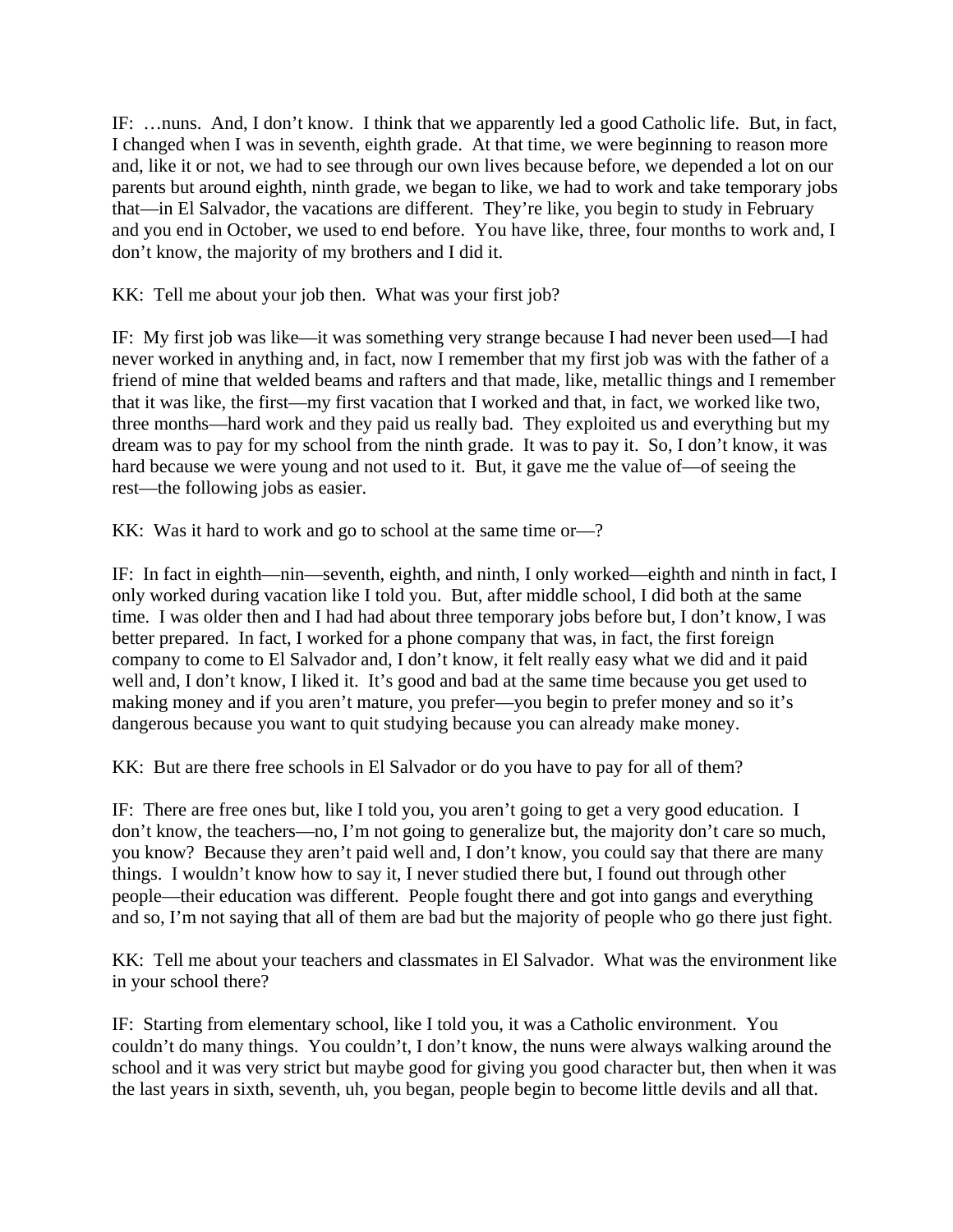But, the punishments yeah are more, I don't know, they are a lot stronger than public schools. The Catholic schools always have that, I don't know, people always think that about them.

KK: Did you have many friends at school?

IF: Yeah because, in fact, I don't know, I played soccer and if you play soccer, I don't know, it was, it is the most popular sport and, I don't know, I think that we had a lot of luck when we played and that makes you more popular and especially also because of my brothers, my older brothers were really popular because they played basketball which is the second most popular sport and they were really good at soccer and—both of those sports—because of that.

KK: Do you play a lot?

IF: I like—before I played a lot but now I have two legs that were broken and so I am always afraid depending on, like it or not, people are a little selfish in my country compared to the United States. I have noticed that and I've played, in fact, with Americans and it's, the game is very clean. Unlike over there where the people are very bad and sometimes want to break your feet and all that so it's a little dangerous to play. You have to know who you're playing with because people get angry really easily and they don't like to lose—they can hurt you. I'm scared of that.

KK: How did you break you break your legs?

IF: When I was little, always, in fact, my three brothers, my other three brothers that I have are older and so they always hung out with their older friends but they always took me with them. Like it or not, I grew up with the same, like, their behaviors and we were playing in a very big part like a hill and we played throwing mud or, I don't know, mud balls that we made with water. We took dirt and we made balls and we threw them at each other. In fact, to climb up the hill, like the hill, we had to create a path and it was like, a little high and we carried water, we took water there on the path. The climb was a little wet and very—you could slip easily. On one of those I slipped and grabbed my brother, the one that was behind me, and he fell on top of me. I fell first and he fell sitting on my legs and he broke them.

KK: Oh, ouch. Um, going back to the topic of education, have you attended classes here in Lincoln?

IF: Um, yes and no. I've gone—I've taken English classes but, like what I've been used to classes, classes or, what I think other people are used to, I don't think so. I've only gone to what you could call courses that are but, for, I don't know if I'm wrong but, these aren't real classes. They're like free courses that—we call them free courses and I've only gone to English classes and things like that.

KK: Can you compare the education in El Salvador with the education here a little?

IF: It's hard because I've never gone to a university here or even to school or anything. I've heard a lot of stories from other people and yes it's different of course but—because there a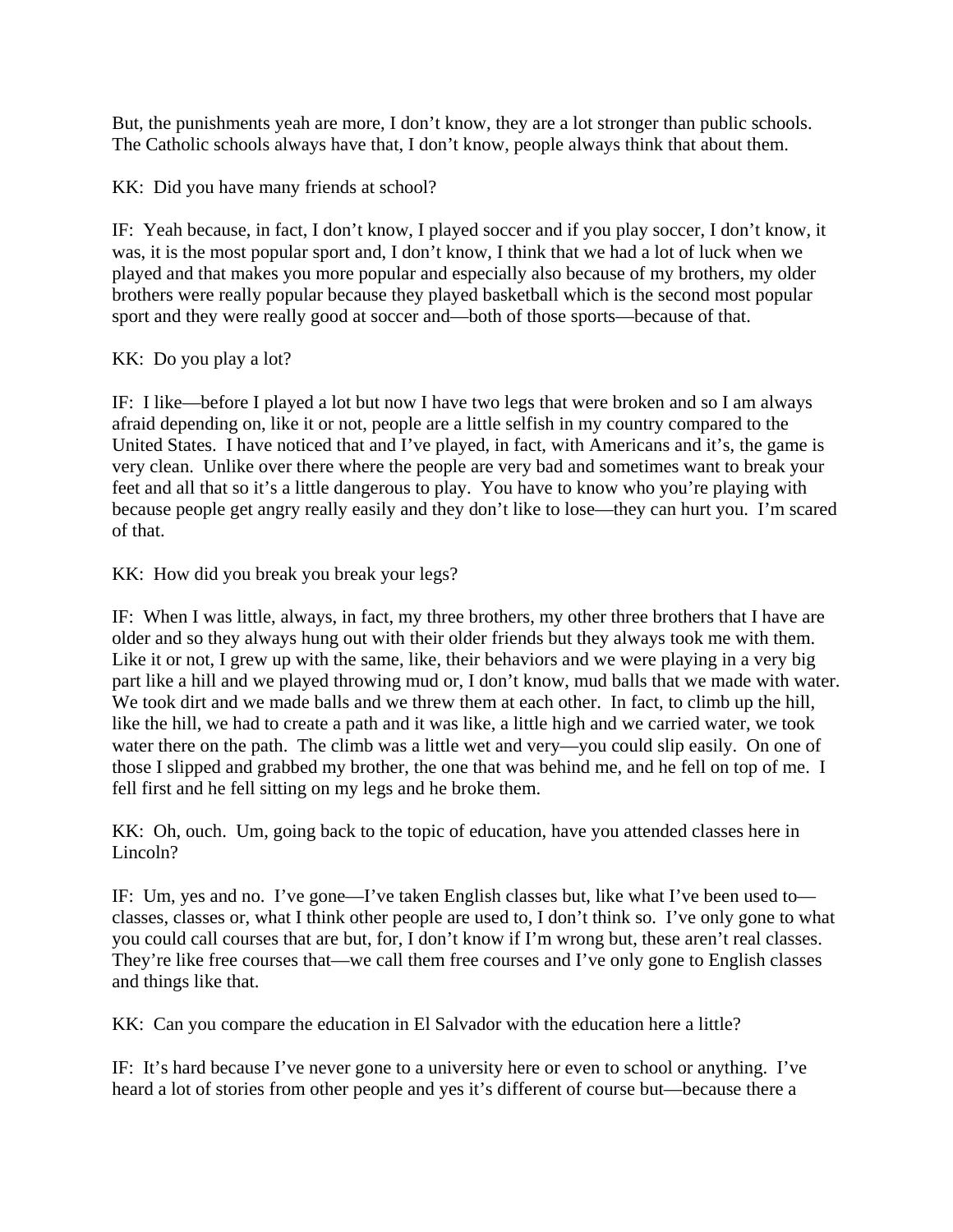professor has more rights, there is more respect and, I don't know, there is more pressure, there are more classes and you spend more time studying than here but, I don't know, I think that I came used to that but here it's different. But, like I told you, I can't have an opinion because I've never been in school here and I don't know if I ever will.

KK: You told me that you studied in a university in El Salvador?

IF: Yeah, in fact—

KK: What did you study?

IF: I was getting a degree in business administration. At that time it was the major most, I don't know, it was offered the most and it paid the best. That's another big difference between here and El Salvador. There you have to study what they offer the most so there are times—it can't matter to you if you like it or not. You have to study what will give you the most money to live because seriously I would have liked psychology or something but you aren't going to survive with psychology. In my country nobody—nobody cares about that, nobody's going to waste money on a psychologist, that's not important. So, but, I feel that I'm somebody that likes a variety of things. I didn't know anything about business or anything but when I was studying it, I don't know, I started to like it and my last job helped me a lot with that because it was, I don't know, a really big business and really structured and so I learned that business is really good.

KK: Do you have goals for the future? What do you want to do in the future?

IF: Ah…

KK: …like, professionally.

IF: Yeah, I think everybody has goals and I have them but, there is something that many people say that when you come to this country, especially in our situation here, it's like, I might be wrong and negative but, you have to put them to the side a bit because you can't pursue them here so, if you are fighting and thinking that you can, you can but the truth is that you can't, that frustrates you a lot and you have a lot of pressure—there is a lot of pressure here. So, you put all of this pressure in your head that sometimes makes you—can make you go crazy here because, I don't know, you don't know how much time you are going to be here. You come with a motive, well, many people come and say, they think that they can study, that they can take good classes, that they can have access to good—good studies or something. I thought that in fact, that I could study and, in fact, my first year I worked hard to save money and pay for it but, when they told me that no, I couldn't study, that was a really big disappointment and I think that that was something that changed my way of thinking a lot and I think that, I don't know, there are times that I can't control my mind and—because I feel that I just work and work and I can't get out of the hole and I'm always going farther in. I've always thought that education—yeah, it makes you a little smarter but, it helps you find good jobs, you're in a better environment and, I don't know, you develop better and so many things but, I won't discriminate against those in my job, thank God, but, I don't know, I brought so many dreams, many goals to accomplish but, the truth is, I see them as so far away and, like I told you, I don't want to be negative but, it's the truth.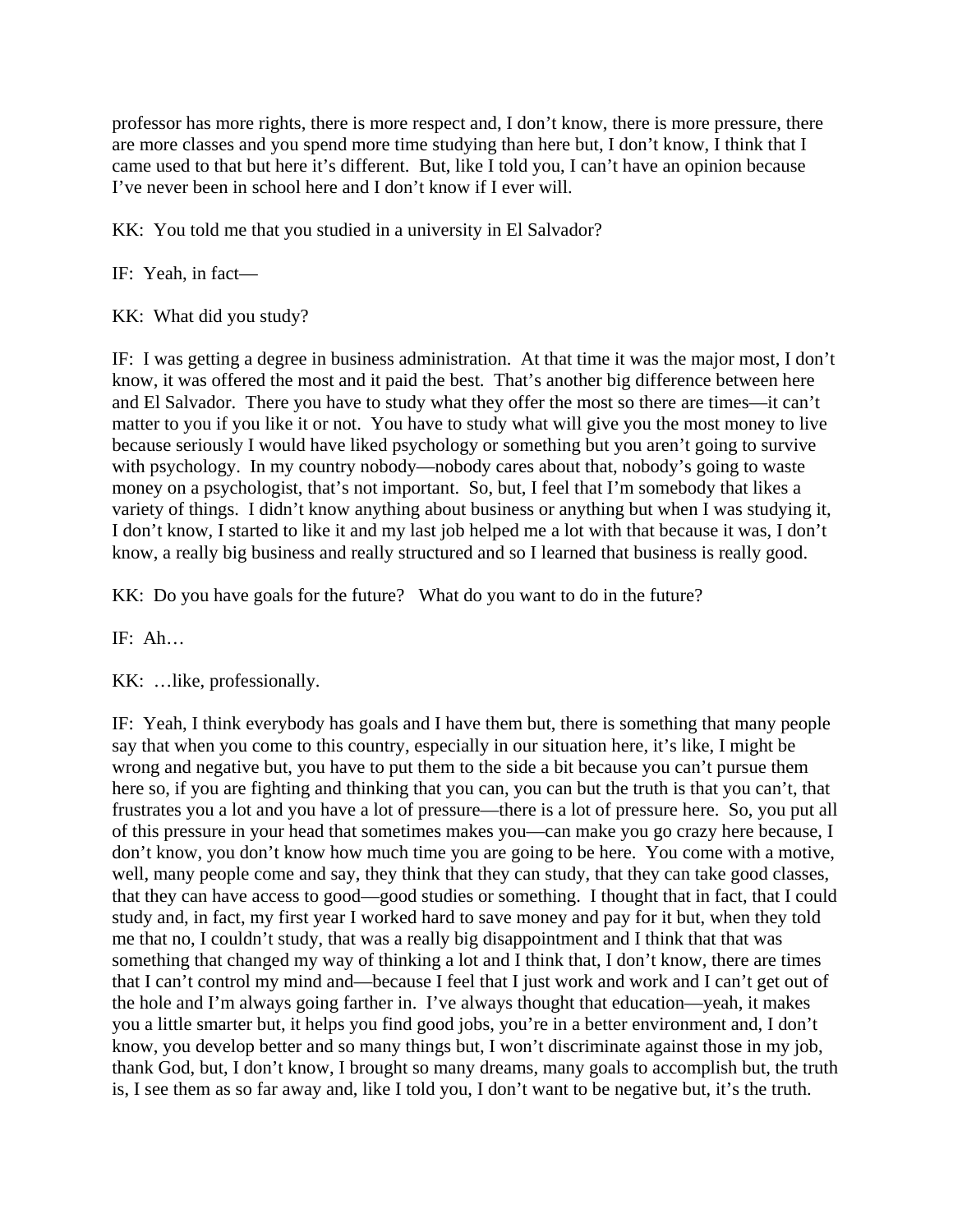You have to stop thinking about your country because—that's another problem, that you compare your life here with what it's like over there—you start to compare and you find out that people are graduating over there, maybe not making a lot of money but they get experience—one level of education that's higher and here you can't—you can make a lot of money but you can't study. The most that you can do is learn English and, I don't know, many times you don't even have contact with Americans so, it sounds stupid again but, I don't know, it's frustrating.

KK: Explain to me your situation here.

IF: Well, I'm like—I'm illegal, undocumented. It's hard to get good jobs, it's hard, I don't know, everything. I don't know if you guys will have any idea but it's like you can't do anything—absolutely nothing. I am simply a machine that works, that makes money and that spends it maybe on—in my way of thinking—on stupid material things that, in the end, never stop being material things. It's good, it makes you a little happy and many Americans criticize us because of that because we only buy material things—we always want to have the best—but they don't realize that that's the only thing we can do. Maybe it's easy for you guys to say, get a book and lear—read it. But yeah it helps you but, it's not the same because you don't have a motive—you only read it and nothing happens. It's like a book that you take to the university and you study it and discuss it with your professor, with your classmates, I don't know. Sometimes it's frustrating but, like my brother says, you have to get used to it here. It's the price to pay for being here—the money and nothing else. But, like other friends say, you never end up being anybody—a man with money but nothing in his brain. I don't know if it's true but, I don't know. You get used to it here and that's it. You have to turn your head around because, if you don't, it's going to frustrate you a lot.

KK: But what is your motive for earning money? Why do you need to earn money? Do you have a future goal?

IF: Like I told you at the beginning, it was to study. When they told me that I couldn't, I don't know, unfortunately then it was to buy a car or, I don't know, it doesn't make me happy or anything but I think that I'm going to start investing in my country or, I don't know, to invest in my—because I think that that is the only thing that I can do here—I can't invest here for the same reason that I told you—I'm illegal. You don't have the right to do many things. You don't know if they are going to catch you and send you back to your country so it's stupid to invest here or waste your money here because you don't know if at some moment you are going to go back and, in fact, I have been here four years and I've made money but educationally I haven't grown at all. So, if I go back, you could say that I would go back educationally more stupid than I was. But, it's never too late, I'm young and, I don't know, but I have to invest in a business which is what a lot of people do. In fact, in my country you don't live off of a profession unless you're rich and it's always the same chain—the rich continue being rich and, that's it.

KK: You have one brother here. Where is the rest of your family?

IF: I have only one brother here. He has been here for almost eleven years. He has helped me a lot in many ways. He has explained how it is here, he's opened up my eyes a lot, he's grounded me because, like it or not, I came thinking—not dumb but I had dreams of studying and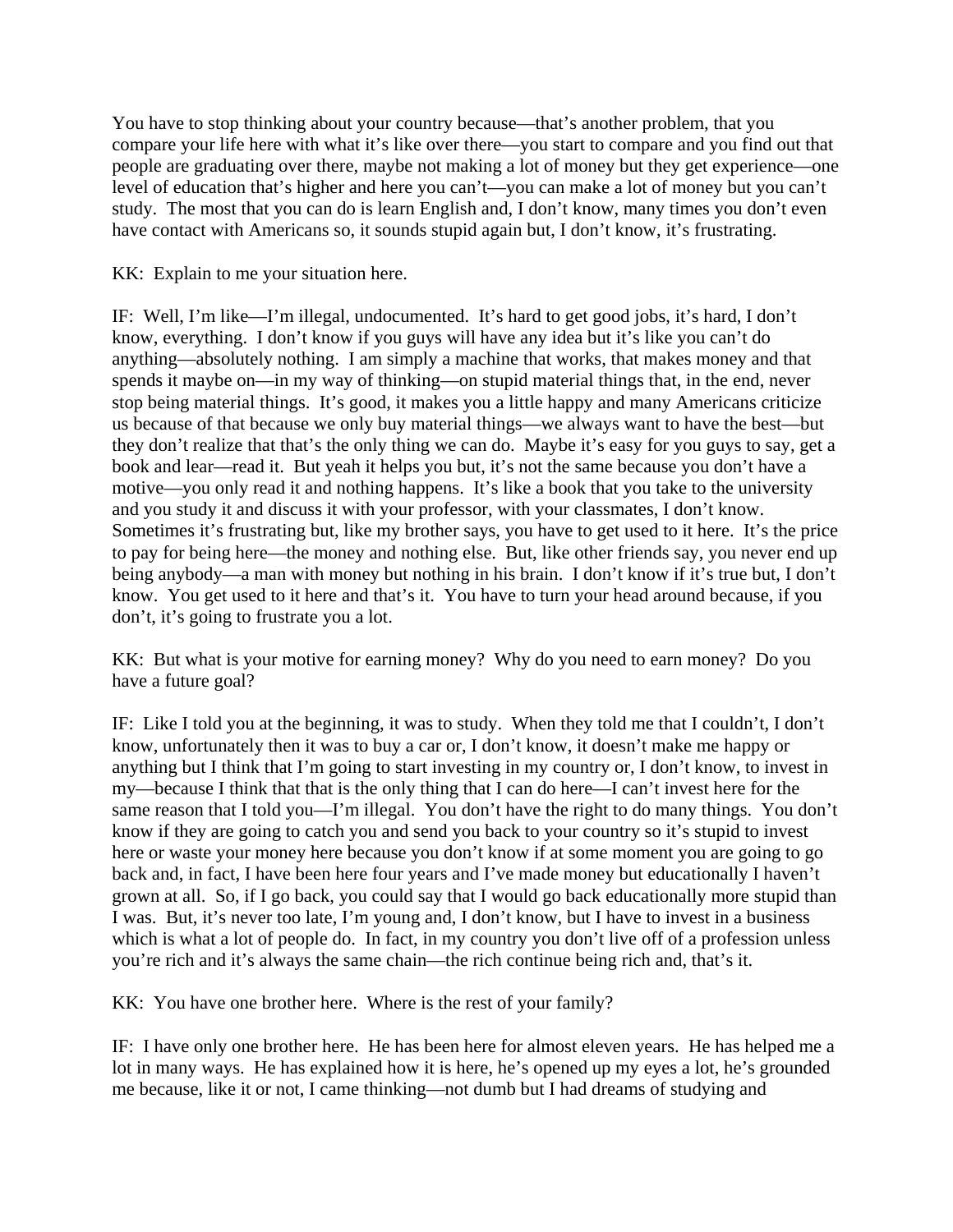everything but he made me see reason. I fell into a deep depression that was, in fact, because I couldn't continue studying. He told me that I had to change my way of thinking and that here this country is a material country. I don't know if it is for Americans but for a Latino that's how it is—an illegal. But, he has helped me a lot. My other family, my other brothers and sisters are in El Salvador and, in fact, two—three—of my siblings—two of them have come here but they don't like the rhythm of life here. Thank God they have opportunities there and, like I've always said, somebody who has opportunities in their country—I don't think they'd like life here. I'm not saying that the United States is bad, simply that it's different. You aren't used to the hard work, the solitude to, I don't know, a lot of things but a lot of my friends don't like it a lot here. They only come to visit and go back and they don't think or dream about coming here.

### KK: Where do you work here?

IF: I'm working on roofs. I work as a roofer and, I don't know, it's really good money but hard at the same time. In fact, it doesn't make you, um, especially in the summer, it doesn't leave you with much opportunity for taking English classes. You get off of work really tired and, like what I told you, sometimes you go to classes and sometimes you say, why? if I don't even have contact with Americans. I work only with Latinos so, it's negative but it's because of that because you get off of work very tired and sometimes you say, I would prefer to take this hour or hour and a half of classes, I'd prefer to sleep because I have to work the next day or to relax because these jobs are physically hard and, at least in my case, I, when I get back, I get off very, I don't know, frustrated thinking, when will this end? the same thing every day and, I don't know, it's easy to say, why don't you go back to your country? but, like it or not, people adapt to the money—you know that if you go back, there are less opportunities over there. Like I told you, you can study and everything but you don't earn a lot like here so, again what my brother said—it's the price to pay for being here.

KK: Tell me when you decided to come to the United States.

IF: Well, I decided—that was like three and a half years ago and I was working for a good company. It was one of the companies that paid the best. Uh, I don't know, I had a lot of opportunities to move up there but, sadly my parents started to have some very big economic and health problems. We have public hospitals but, like I told you, the public in my country isn't very good. So, they really needed a private hospital but you can't afford most of them. My dad had an accident, he was hit by a car but, in fact, he had very good insurance there—he was in the military and they have a military hospital that is one of the best in El Salvador. But, one of my nephews was born with problems with his anus—it was clogged. I don't remember the sickness but he had—he was born that way and he had a drain we called it but he couldn't, I don't know, sometimes he couldn't even walk. I don't know, it was weird because it was one of my sisters who had left my house when she was eighteen. She had recently graduated from high school and was starting the university. She got a boyfriend and they had this son and I think—I'm not sure and I don't want to talk bad about her ex-husband but I think he used drugs and things like that and something happened with this child. I don't know, but they needed the operation for him because it was like 6,000 dollars and it's very hard to come up with 6,000 dollars there but, I don't know, I thought about coming here and, like many people say, I'll come, I'll take—I'll take what's needed for the operation, make a little of my own money, and come back fast. But people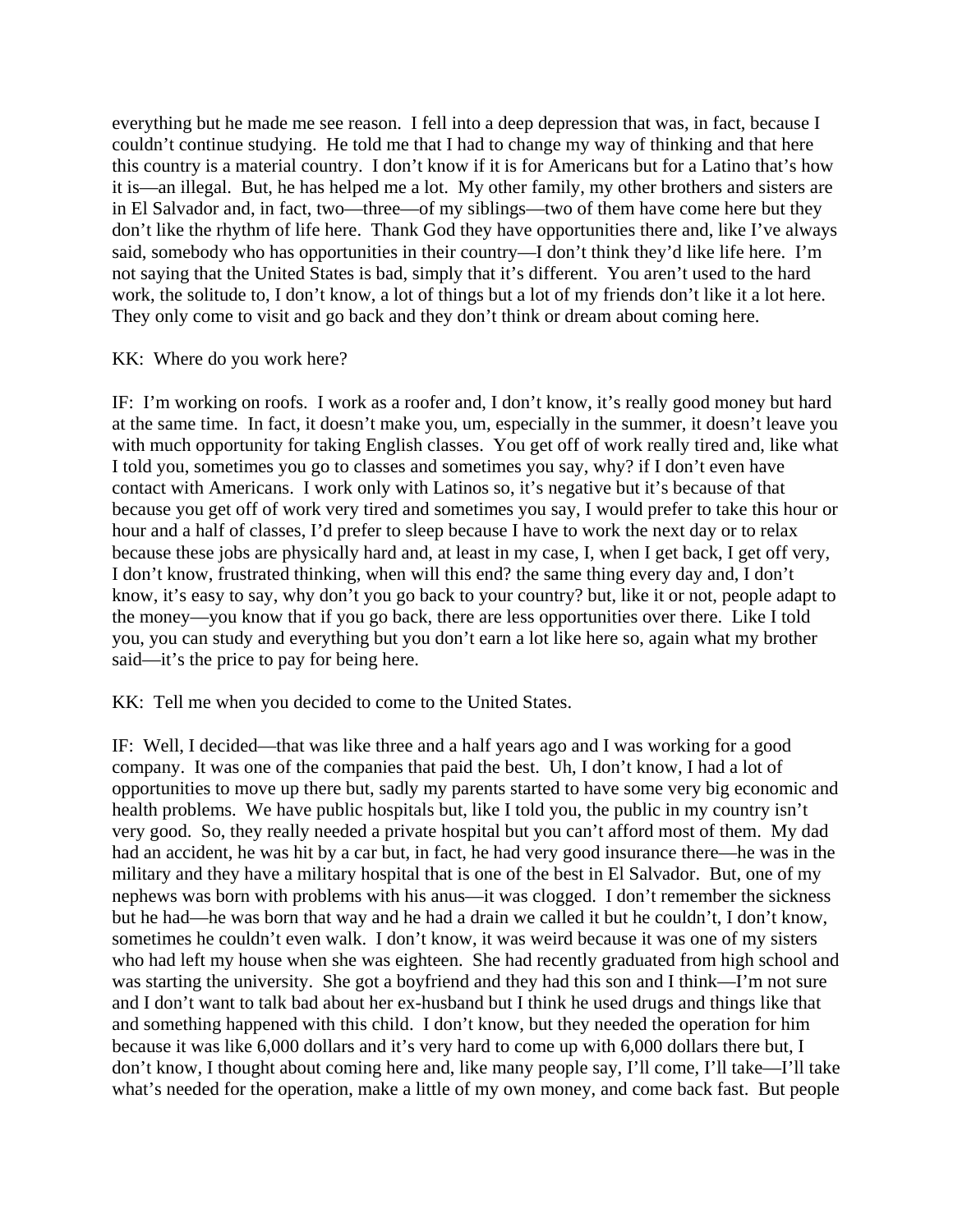think that here, in a year, you're going to make a lot of money, but it's not true. When you are here you realize that it's another reality and, I don't know, you change your way of thinking.

KK: So, you came here also for your family. Do you still send money to them?

IF: Yes, yes and, God willing, I always will because, I don't know, they always instilled in me that helping your parents is a blessing for you and it is a blessing because I was in their shoes for a time when they didn't have anything. I'm not saying that now I'm rich but, thanks to God, I have, I don't know, the opportunity to work and make a little more money than them. So it isn't a burden to send it to them. I don't know, two hundred dollars that here isn't anything and that there is something—it helps a lot over there. So, I don't know. It makes me happy to send them money and they're happy so I think that's the most important.

KK: You came here four years ago?

IF: Three and a half almost.

KK: And how did you come to the United States?

IF: Actually, I came, I came, as a wetback—an illegal. I tried to get—to obtain a visa and it was strange because everyone in my job—again, my job was really good and when you work for a good company in El Salvador obviously they give you better benefits and they give visas to everyone who applies. But, it was strange with me because they never gave me one and I tried three times in fact, and it was weird because only one friend and I were the only ones that they didn't grant visas to. It was weird and everybody was surprised too because I had been working there for many years and they gave me good recommendations and everything should have been easy. But, I don't know, at that time I was mad but I think that it was in God's plan and I see it from that point of view because, risking your life for your family I think was something that, I don't know, now I realize that I actually did it and I was always someone that didn't take a lot of risks in many things but, I showed myself that I am able to do many things because it's not so easy to come here. You hear on the news that people die, that they walk a lot and, like it or not, I because I had that job I was a little frail because in it you worked in an office and you didn't lift anything, it makes you, I don't know how to say it but someone really frail when it comes to working. So coming over here is really difficult—walking a lot and doing so many things that you have to on the way and, I don't know, I think that whatever person—many friends said that I wasn't going to make it, that I wasn't going to do it and that I didn't have a reason to come because I was doing well there and it would get better but, I don't know, I always thought about my parents and, in fact, whenever I got off of work I didn't feel happy spending my money and knowing that they were having problems and, because of that, I'm here and I'm still here, and I don't know how long I'll make it.

KK: Tell me about your trip to the United States. How did you cross the border and do you have stories from that time?

IF: Uh,…After the third time that they denied my American visa, it was disappointing and I said, no more, I know that God doesn't want me to go, I'll stay here in El Salvador and, I don't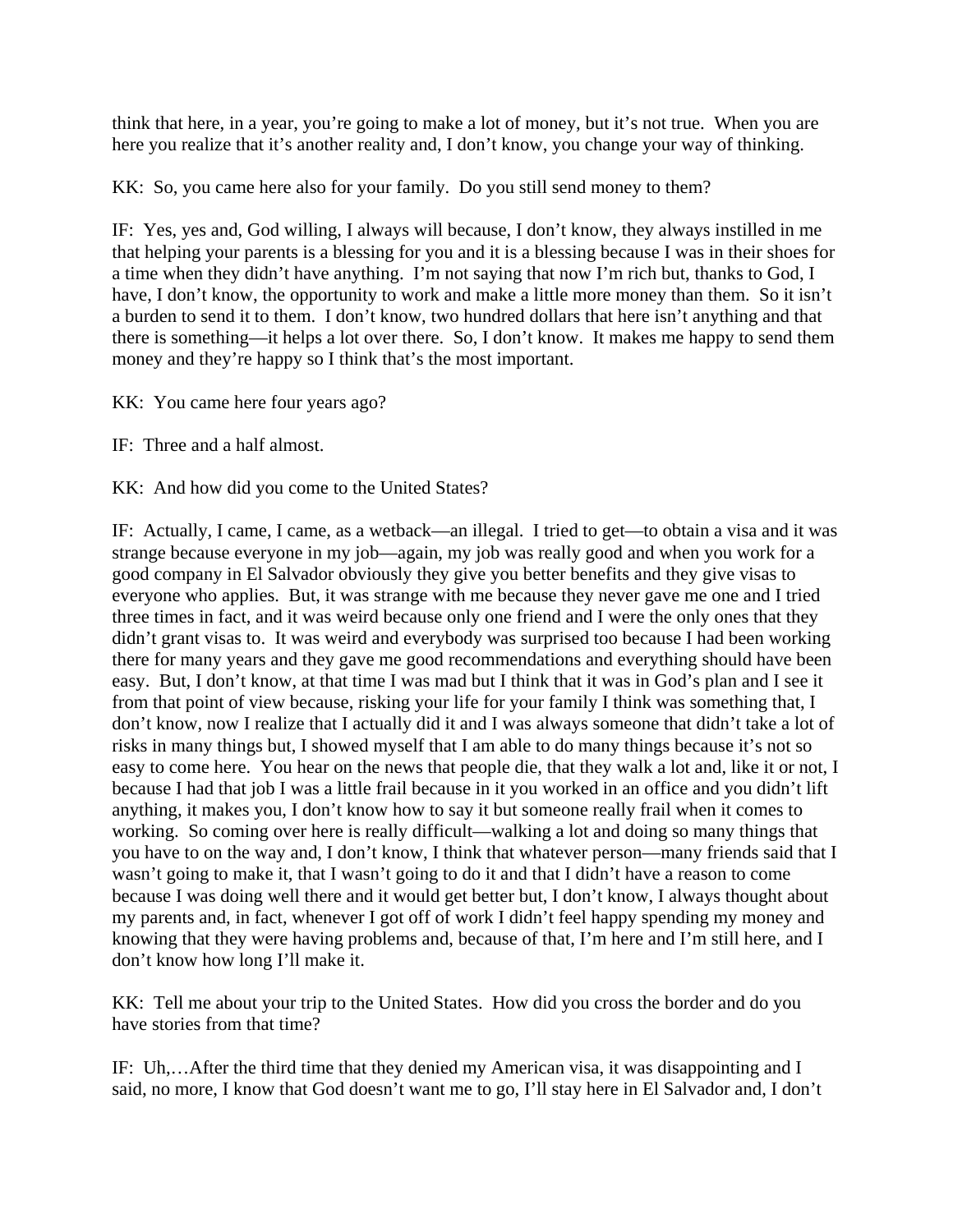know, something—he had something planned for me. I saw afterwards, like I told you, my parents' situation which was getting worse all the time. I don't know, I said, I have to do something for them. They have done so much for me, why not do something? Somebody told me about the Mexican visa and that it's very easy for someone—again, my job—that had a good job in my country, it was very easy for us to obtain that visa because you only needed an international card, your work permit and there, I don't know, with recommendations from your job it was, like, easy. I went, so traumatized with the consuls that, I don't know, I said, I don't think they'll give it to me. I went and, I don't know, it was so easy, like, easy. They gave it to me and I said, I'm going. Yes, now is the time. God, I don't know, I know that he is making me understand that now is the time to go and, that was a Friday, no, I'm lying, a Thursday not yet Friday and that same Thursday I talked with the coyote that was going to take me. I said I'll come as fast as I can and he told me to come Monday. We left on Sunday and it was all so fast. I talked to my boss and they had my vacation saved—fifteen days. They also say that it takes fifteen days to come and that is one of the biggest lies too and that you are going to come by yourself. But, at that time I think that the desperation is so great for helping that it doesn't matter how much time and all of the things that you're going to suffer because it's not the same to say, I'm going to suffer and actually suffering. But, when I talked to my bosses, they gave me my fifteen days which is an obligation, a law, a right. I left on Sunday and, like I said, I had a visa to go to Acapulco but Acapulco is like—like, you're going to, how to tell you, you're entering Mexico on the left side, I don't know if it's north, south, east, west…

### KK: Me neither. I don't know.

IF: One of those sides. But, Mexico is very specific when they give you your visa. You can they ask you where you're going and you tell them and then you can't leave that route because if you do, they can catch you and take you back. It's not like here where they give you a visa and you can travel in all of the United States. But before Acapulco, right when you enter is Pachula, the first Mexican town. You go from there and right away I had to grab the first bus direct to Acapulco but I caught the bus directly to Mexico City. Obviously if they stopped me, anybody from Mexican immigration, automatically, they could arrest me because they would ask me where I was going and, in fact, they give you a paper and there it says that you're going to Acapulco and, if they saw me, they would send me back but, thank God, we stopped like twentyfive times in the first town and never did anybody get on at any moment. Never did anyone ask me where I was going and…never—until I arrived at Mexico City. Everything was OK and there my visa expired and I was officially another illegal—or even then I could lie and say that I was lost, I wasn't illegal—sometimes you have to lie in that situation. You can't be very leg—I don't know—you have to lie in fact. But, thanks to God, everything was okay when I arrived and it took about one day and a half because I came by bus and I talked with the coyote, he called me—er—we talked in fact, and he was drunk. I had gotten there at two in the afternoon and I called him and called him and he never answered and like at five in the afternoon, he answered me and, I don't know, he told me that he was a little drunk and that he was going to send someone for me. But, it helped me because, I don't know, I've always been trusting, I don't know, and I started to walk around Mexico. I went to beautiful plazas, I don't know, I got on the metro and met people. I talked with frien—not friends, but with people that I found in Mexico and, I don't know, and I talked with a good, not friendship, but I had good conversations with people that sold things on the streets and they were really friendly. In fact that confirmed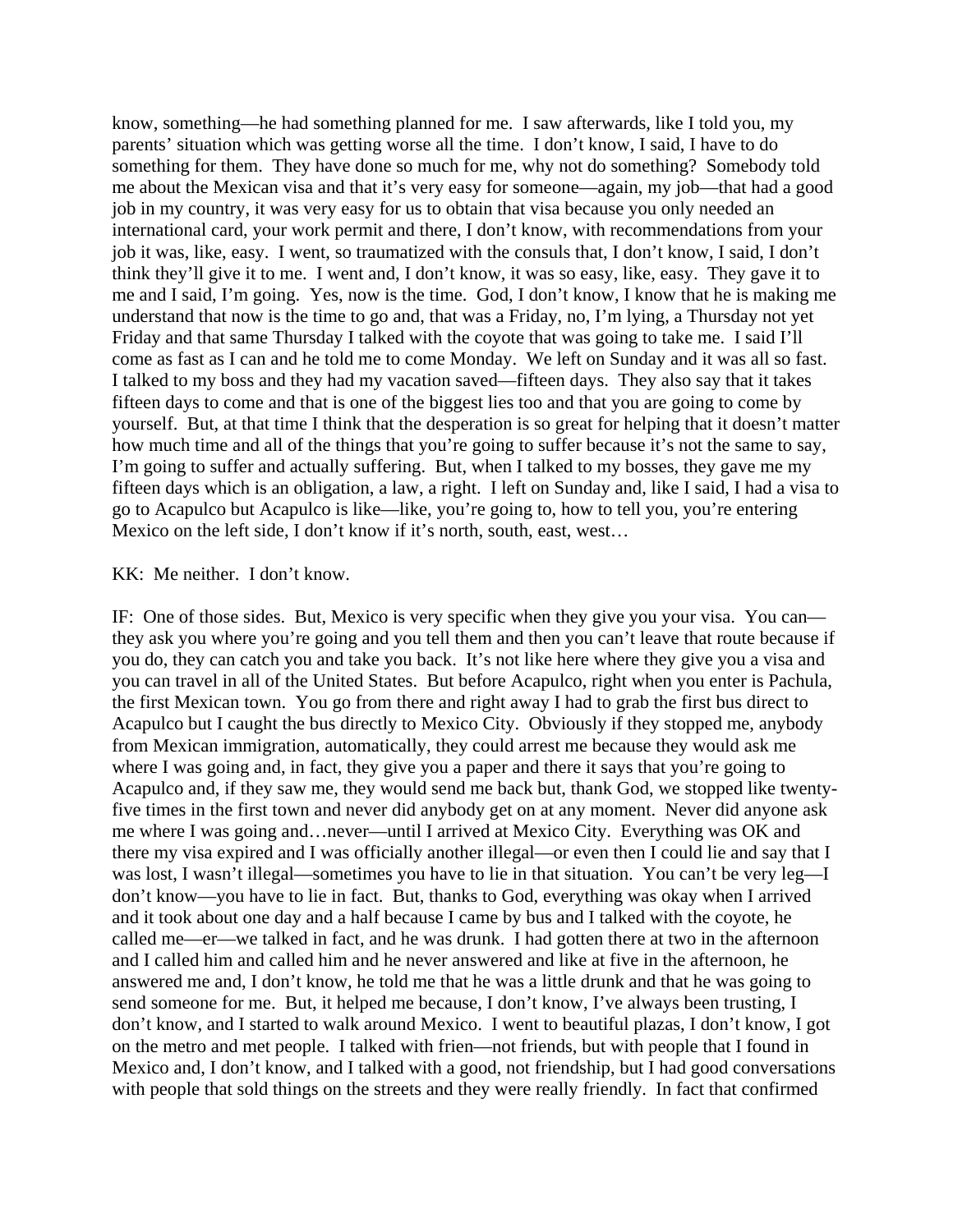for me that—not confirmed, but made me think because many of my friends think that Mexicans are really bad and all that but, thank God, I only met nice people and, I don't know, and now I can say that they, I don't know, are really great people. But, many of my friends say that all Mexicans are bad—all, all and, I don't know, I can say that they're not.

### KK: So, after Mexico…so…

IF: After Mexico City when I arrived in Mexico City, I was the first from the group because they create groups of fifteen, sixteen people. I had left early—the others left on Sunday but I alone—I came like on a private bus you could say and they came illegal from my country so obviously they were going to take longer. I was in Mexico City and I stayed alone in a lady's house and I waited one week, just waiting for my group, for them to come so we could begin the second part which is to go to the border. But, the first that came was a Guatemalan in fact, and he told me that they had caught a group in a certain area of Mexico and that they were going to take longer because they were delayed because they had to pay off the police to get out of jail. But, I don't know, after twelve, thirteen days, more and more people began to arrive that had gotten lost. The group had dispersed but they began to arrive and arrive until we had all sixteen and from there we left for another state, Pachuca like an hour from Mexico City and we did the same thing going out in groups of three or four people of four and four and then waited for each other. I don't know, we were getting to know each other and I have always been a person who talks a lot and, I don't know, even the conversations with the coyotes, I don't know, I talked a lot, I learned a lot, they told me things, I don't know, I learned a lot and from there, in fact, I was the last to go out. I believe that was exactly after fifteen days after which I supposedly was going to be here in the United States. I was barely in Pachuco and that's an hour from Mexico City and I had, I don't know, maybe one more week or, it would depend. They left me alone and I went to the border that is Tamaulipas a town on the border of the United States and, I don't know, I got there and waited some more days and after that, they sent me to another place because they said that it was a little dangerous, supposedly to cross there and, I don't know, it was an adventure that, at the time you're really scared but, when it's over, I don't know, it's really, it's, I don't know, I realized that I could do a risky thing.

KK: And so, you crossed the border with other people, or in a big group, or…?

IF: After, like I said, they sent us to another house that was a very poor house—very poor exaggeratingly poor that was on the border but it was two hours from where we had arrived at first. There were sixteen of us and they put all of us in a normal car—a four-door car and we all had to ride for two hours. It was, I think, like I told you at the beginning I had—I have problems with my legs and from the moment you sit down you get into your—into the car and you have to ride with your head down, everything down, they can't find out that –they have to think that there is only one person—the driver and nobody else. So, it's like, everyone had their heads down and you can imagine—sixteen people crouched down, three people in the front seat—the passenger seat—and in the back there were sixteen—eh—thirteen more people in the backseat. You can imagine—for two hours. It was like you felt that your body was going to break. But we got there and, I don't know, it was, again, I think that the house was broken down and the water was dirty and it stank and the guy at the house smelled—he smoked marijuana and, in fact, some of my friends smoked with him. I don't know, we played soccer and it was relaxing at the same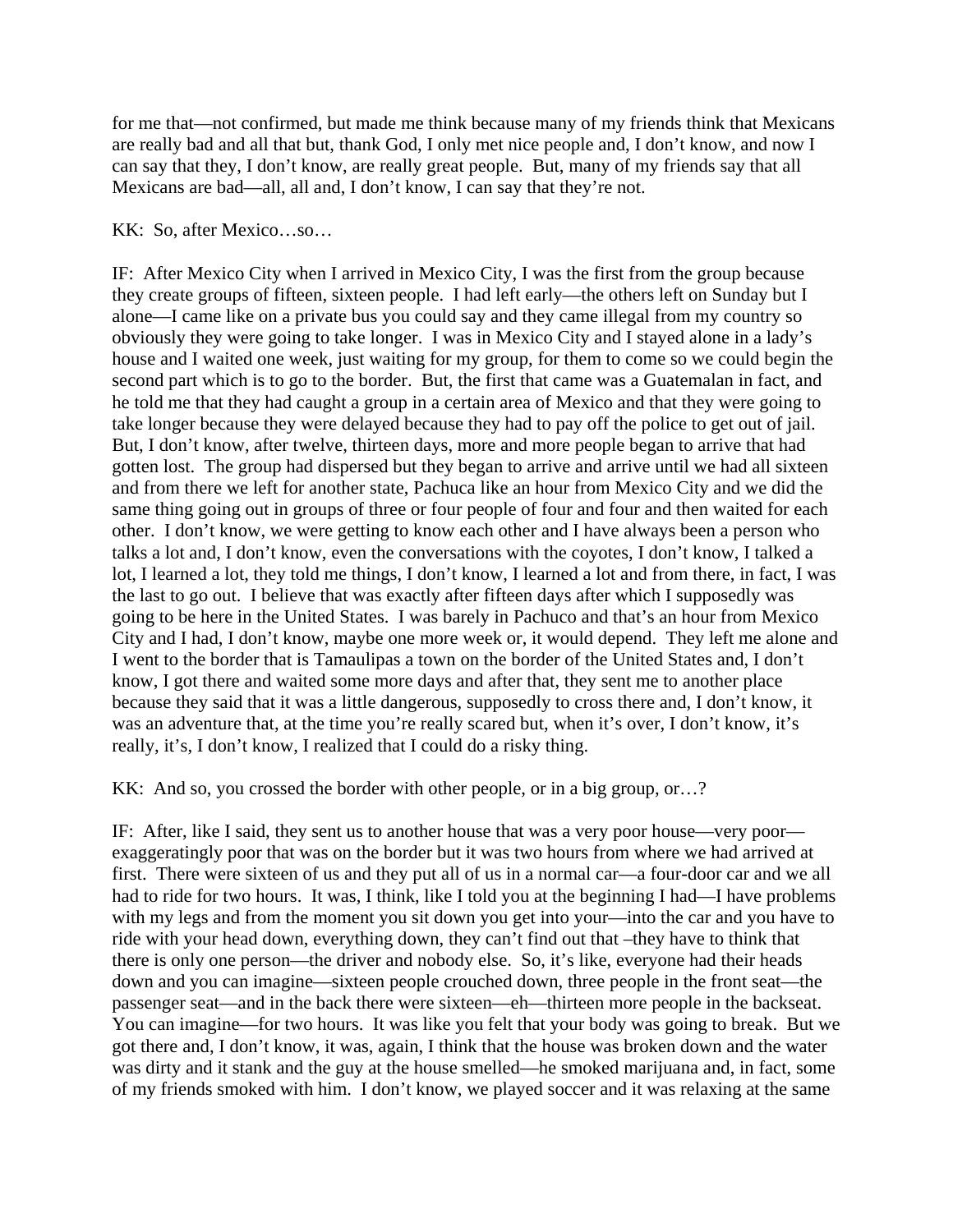time because, I don't know, he said, no, relax, we can play soccer here. I don't know, it was the most relaxing time that we had the whole time. But, we waited two days there and, afterwards, we were ready for the next step—to go one more hour from his house. They threw us into what we called the woods and—or the forest. No, not forest, not the woods but a lot of trees and such. And so I began to cross and enter the United States but, I don't know, it was nice because when crossing the Río Bravo as they call it, it was so easy and, I don't know, it was so fast, like two or three hours, four hours, three hours, and we were inside the United States and it was it was exciting because, I don't know, someone who doesn't know what's coming is like, well, I made it through everything and that was so hard. I've heard that a lot of people die and such but we were in Broxville that is the first or second town after you enter the United States from that side but no, I began to realize that this was the biggest walk and that for almost two days you walk – in the United States! So, I don't know, many people get scared because the people that are here, like the coyotes are stricter because the laws here in the United States are stricter. In Mexico, if they catch you, you pay and they let you go right away or it depends how much you pay and they let you go. But, in the United States, you can't pay and so you know that you have walked so much, you have done so much for them to just come and catch you and send you back and—you are so nervous but, thanks to God, everything went well. But, I remember that some people came—some Chinese—some Asians—or, they were from China and it was a group of all Chinese that came here before our group. So, not to specify hours but they have specific times for getting the people through the last step which is the longest. So, they have a specific time so there is a difference of one day between the groups. At the same hour for example, if they enter at one and begin to walk in the morning—an example—the following group, the following day starts at one so there is one day's difference walking. So, the group before us, that was the Chinese, got caught. So, automatically they had to change the route. So, the coyote had to improvise because, supposedly they have the route ready—they know the route and prepare it days before so they know it but, he had it in his memory but automatically he had to change it and that made our walk longer. We walked about thirty hours each—that much or more, I don't remember—I think that it was thirty hours or more and we walked a lot but, thank God that was in March and so it wasn't very hot and, in fact, you walk at night and sleep during the day and—I liked it because you develop a very profound friendship with the people that come with you because, seriously, they are great people, very, I don't know, you become like brothers, you protect yourself with them, you take care of each other, you give each other warmth because the mornings are very cold and, I don't know, you hug someone without any malice—you hug a woman and it's like—you don't think about that, you just protect her—you aren't thinking about stupid things just protecting her or another friend—you aren't thinking about stupid things, just helping each other. I liked that experience and when, thank God, we got in, we walked and they didn't catch us. If was very good because we arrived at another—well, this was in Houston and it was good and you see—because, when you get to the house there are many groups, like fifteen or sixteen people and you always see that everyone is united , these groups, they take care of each other at night. Because they say that sometimes these people rob each other but my group, or I saw in other groups that they took care of each other so much and, like I told you, I don't know, they tell you about their experiences and they tell you, I don't know so, so many things that they have left behind that they have sold to come and, I don't know, it was funny that one of them said that he had even sold his cow to come and, I don't know, it's funny but, I don't know, for him it was, I don't know, like we say it was his work material that he sold to come here.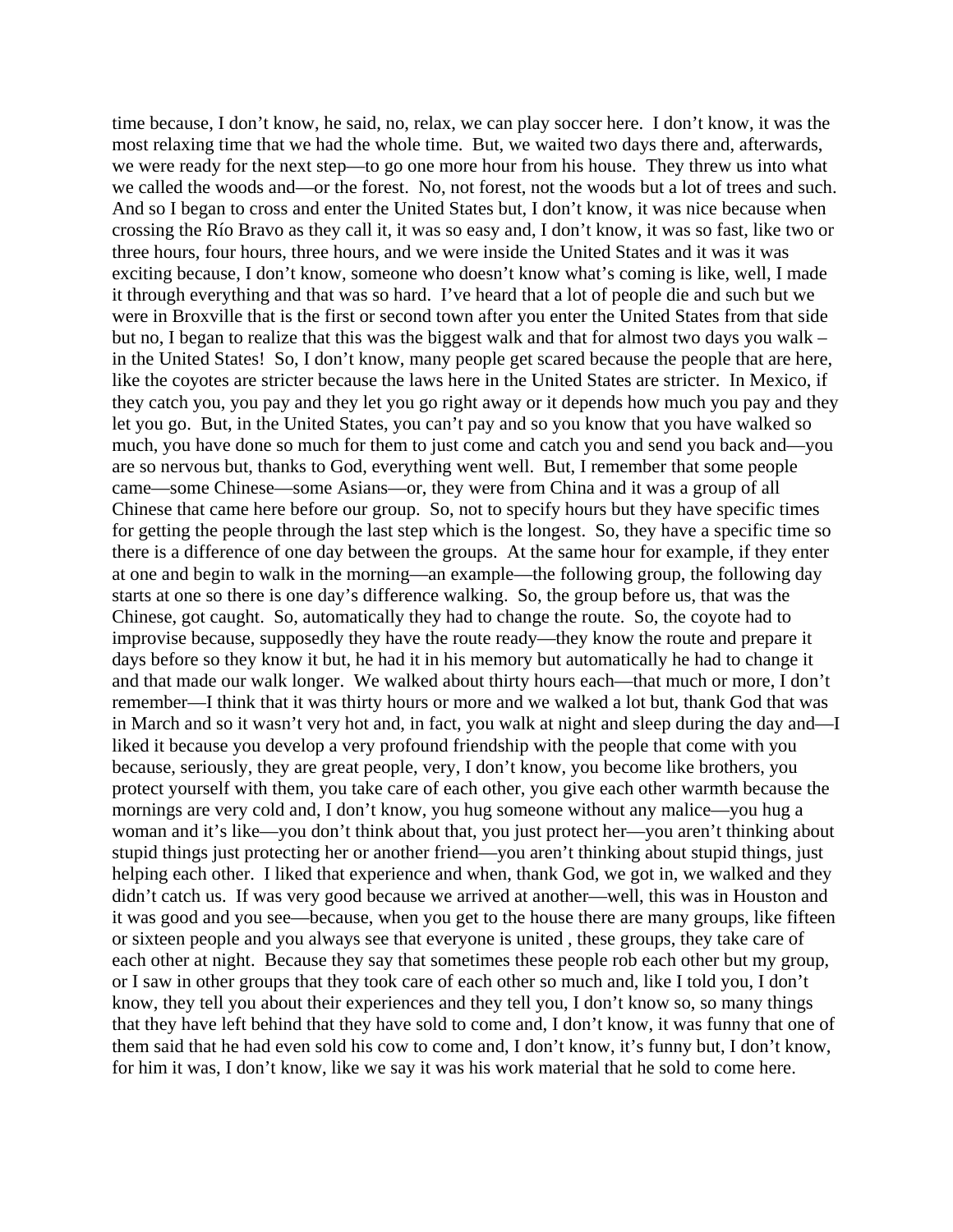#### KK: So, you arrived in Texas. Why did you come to Lincoln?

IF: Um, some days before I left, I forgot to tell you, a friend had come and he hadn't been to El Sa—to my country in like, twelve years and he is an American citizen. He always was. And, I don't know, I think that like all American citizens—they don't know what's happening, they don't know about the trip, they don't understand the rules or the laws here. They think that it's easy to come and they ignore many things and he told me, go to Mexico and I, I don't know, I will come get you and take you to the United States, like it was nothing. But he thought that because he, actually he had gone, had left the United States, because he lived for a long time on the border, and he would go out and go to Mexican bars but for them it was easy to go back like [pff] they came and went and there were times when they didn't even ask them anything and they thought that it was easy like, [hmm]. So, he thought that but when I arrived, I think that he realized or asked something and I think actually, that he didn't even really think I was coming. He thought I was kidding because I told him, I'll be at your house in fifteen days and when I called and was in the United States it was like wo—I think it scared him and I think that that would happen to me now because if someone were to call me and say, I'm coming, I would say, ah, okay, but when you're here, I don't know, he was scared, especially because for them, because when you're a citizen it's very risky to have someone illegal and more if you help them to cross the border. He could lose—well, he would go to jail, you can't lose your citizenship but he would go to jail. So, I think that he had all that fear and, I don't know, I had—one of my brothers, like I told you about that's here. But, I hadn't had any contact with him. In fact, I hadn't even told him that I was coming here. I don't know who talked to him to tell him that uh—actually in fact, I didn't have anybody to get me because my friend—I think I arrived there on a Friday—Thursday or Friday—I don't remember very well and when I called him to tell him, he told me that he had a test that day and the next day and wanted to know if I could wait until the next week. That was like, I don't know, I think that he ignored the situation. He had come and everything and he probably thought that I had come on a plane. He even said, why don't they bring you here to my house? So, I don't know, obviously he didn't know anything that was happening but I said, no, I can't. I want to leave now. I want to get out of this now. I'm scared. It's going to be so stupid if they catch me here because it was risky being there because there were so many people there—approximately, you could say, seventy people in the same room waiting for someone to come and make the second payment to set you free and, well, we left it like that. He was going to take his tests on Thursday and Friday and on Saturday I don't know what but I think on Sunday he was going to come get me. But, for me that was too much. I wanted to get out because all of my friends almost the day we got there began to leave—the same day. It was sad because it was just me with like three others and everyone was leaving fast and it was only us. And on one of these days my brother called me and I didn't recognize his voice because I had only talked to him like twice the whole time that he had been here, so I didn't recognize his voice. He just told me that it's me, your brother and he asked me, do you want to come? I can—he talked to me about my friend and he told me that he couldn't get me and he talked with me and I talked with him and he said, you are going to come with me and so, I don't know, I was never close to my brother and, in fact, I thought that he lived in Alaska because—he said Nebraska but I had never heard of that state but when he asked me he said, well, I'll be there on Monday and it surprised me because I thought, Alaska is farther than—but he told me, I don't know, I'll come on such and such a day and well, yeah it wasn't like that exactly but my, he, a friend of his and his family took me into her house for a week in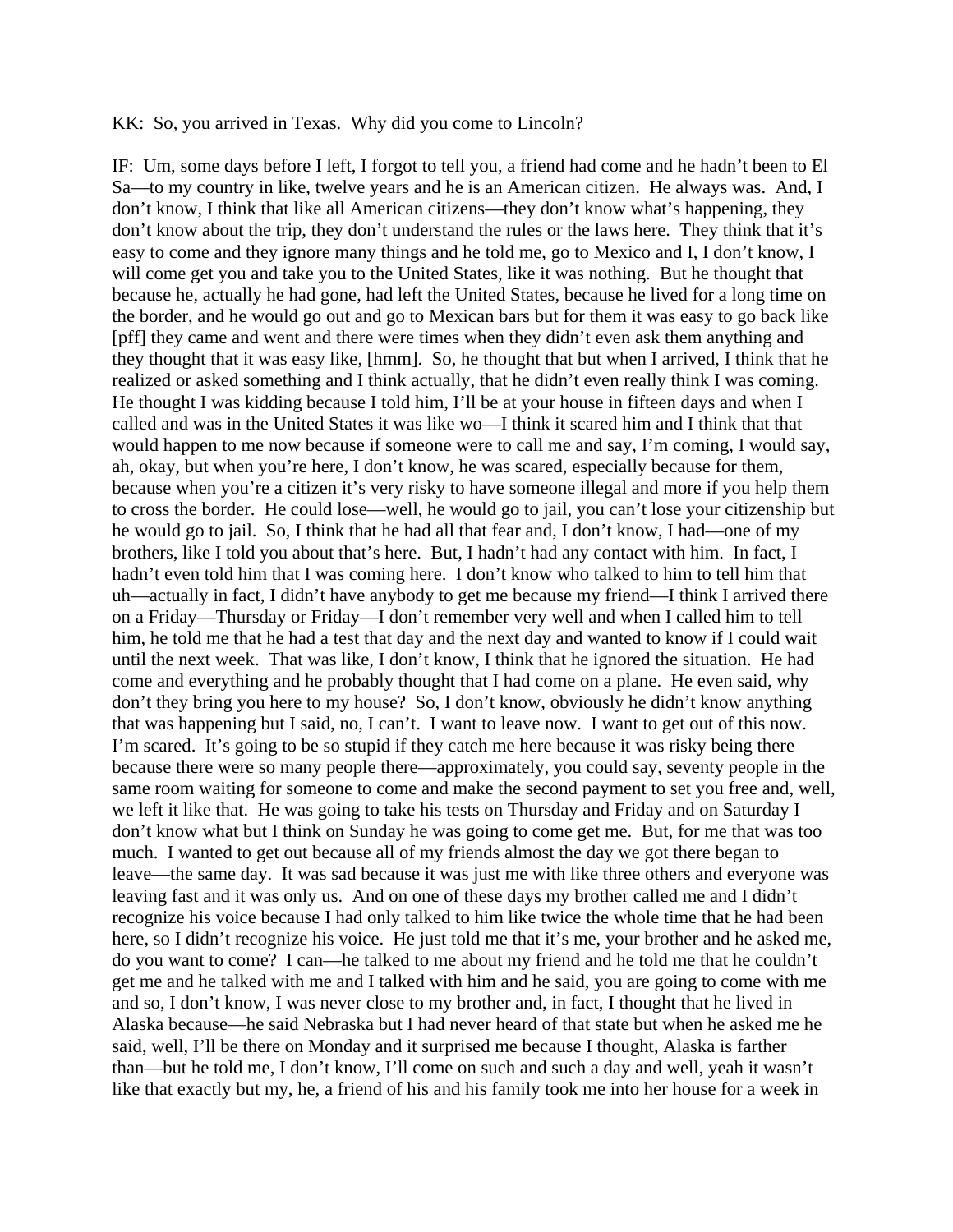Houston and then they came—it seems that I could be outside and it was less dangerous but this way, he worried less. I think he had to ask off of work and within the week he came and brought me here and I'm here because of that. But, it wasn't in my plans to come here.

KK: What did you think of Lincoln when you came here?

IF: Um, actually, when I came, I don't know, it seemed good, quiet—actually I don't think I noticed much. It was—I think there were a lot of bad experiences in my head. I was scared of everything—the police—everything. I don't think I enjoyed anything. I couldn't sleep at night because during the trip here you only sleep on the ground, you sleep in the cold—many things and so, I don't know, I think that I was worried more about other things. But after three or four days I got my first job here and so—to work—you come with so much desire to take advantage right away of working and doing everything and, I don't know, I started my—my goal was to work. I think that all of the people come with that mentality—to work, to work, to make money and pay your debts or—the reason you came—and everything. I don't know, time passed, a year passed and I didn't see many things here. I went out with my brother—he took me to many restaurants, to buy thing but, I didn't have much contact with Americans, only friends of theirs. I don't know, everything was fine but my mentality was to work and not go out much or anything.

KK: Now do you have many friends here?

IF: Um, I think so, yes—I have a lot of acquaintances—acquaintances. I think that it's very easy to make them because it's a small town. I think that everybody knows each other. If you don't know someone a friend does so, I don't know, everybody has the same, the same problem that, sometimes I think we feel alone even if you have—you know many people—you feel alone. It's different but the people are very friendly and quickly you, I don't know, you can have a bond with someone for the same—the same solitude—for the same, I don't know but yes, I have many acquaintances and, I don't know, many good acquaintances, in fact, many friends.

KK: What do you think about the resources that we have or don't have here in Lincoln to help Latinos—especially Latinos in your situation?

IF: Um, I can't blame people here because this isn't our country. I think that I can only thank them because honestly, I think that in my country or in many Latin American countries, I think that they would be stronger with the laws and all of that because, like it or not, many people here that want to help do give us resources to help us. Someone that, I don't know, that isn't from this country—the truth is we aren't from this country and, I don't know, I just want to say thanks and I know that behind it is a welcome even though sometimes we want more, understand? But it's stupid to say that because it's easy for someone to say, you aren't from here, you can't demand a lot of things and they are right, understand? And, I don't know, what comes from you guys I think is good.

KK: Now that you're here, you're in this situation, do you have plans for the future?

IF: Um, I think that many people and I were hopeful for this that didn't pass—the immigration reform. So, it's like, it's like the same thing that I told you. In my case I was hopeful. You put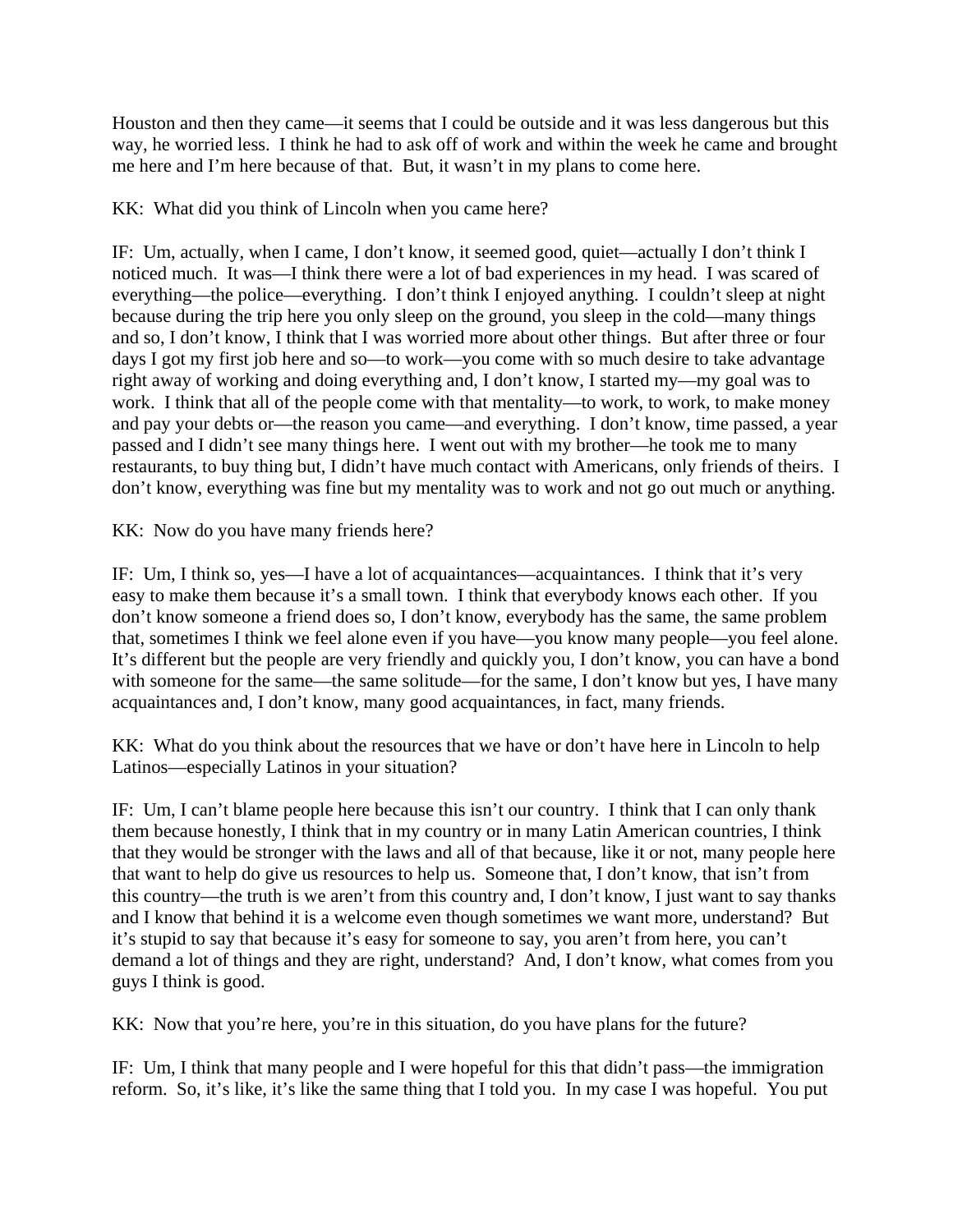so much hope in something and nothing happens like when I wanted to study and they told me no and it's such a huge frustration when they tell you no and that's what happened with that reform that everyone—I think everyone was hoping for—to begin to do new thing that you want like getting a new job, studying—even something that you like, but—everyone has plans but, with, when they say no, you have to change your mentality again and it's like, I don't know, like my brother says, you have—you can't dream so much because here it hurts to dream because you're bad off if you dream and you fail. It's like you have another disappointment even bigger and that—it's dangerous because you can fall into trouble or in, I don't know, in things that many people fall into here like—I have heard of many people who have committed suicide and I have heard of three or four people who have committed suicide not only in Lincoln—not in Lincoln actually but in almost all of the United States it happens because of the same situation because, I don't know, sometimes you say, why is life—or why can't my situation—why can't I have with the money here, the happiness that I had there? You can't but you have to get used to it and, like many people say, the first years are the hardest. Afterwards, I don't know, you start to change your way of thinking. But as for my plans, mmm, I don't know, I don't know, I see them as so far away and farther every day. Like I said, to study…I think that it sounds negative but I think I'm going to throw that to the side as they say, and get into business.

KK: So, if somebody like a friend or someone in your family wanted to come here from El Salvador, what would you say to that person o what, I don't know...?

IF: Eh…

KK: Would you give advise, or…?

IF: Actually, when I talk to my friends I tell them the truth which is another one of the big problems because many people when they go back over there tell a lot of lies about here like the money is easy to make and all of the jobs are easy, that you can study, you can do supposedly anything but no, I tell them that—actually, many of them laugh like they don't believe it when I tell them that I work in construction and, obviously hearing their reactions I realize that when people go back they're saying that here everyone is managers, supervisors, people are doctors, nurses, everything. Nobody here works in construction, nobody cleans bathrooms, nobody cleans houses, it's like, I don't know, to begin with, I tell them that—what they're getting into, what awaits them because many people think that just by coming here to the United States your life is solved but no, I have come to the conclusion that when you come here the hardest part begins—for everything—the trauma that you have. Here you begin to confront—not racism but maybe, the anger of the citizens here at seeing that so many people are coming and, I don't know, because there are many people that look at me bad sometimes and maybe we shouldn't call it racism seriously, if you think about it, it's not racism but, I think that anybody would be troubled by the fact that so many people are invading their country and that, I don't know, more especially in this country that is like that—that likes to preserve its rules, its laws. So, it's complicated because they don't understand many things. They—it's easy for them to say, whey don't you stay in your country? or, why do you come here to do this or that? It's easy but, like I told you, you have so many problems in your head and, I don't know, I think that everything is offensive to you especially the foo—from the food to the culture—everything. Everything is hard. Everything is hard but you can do it.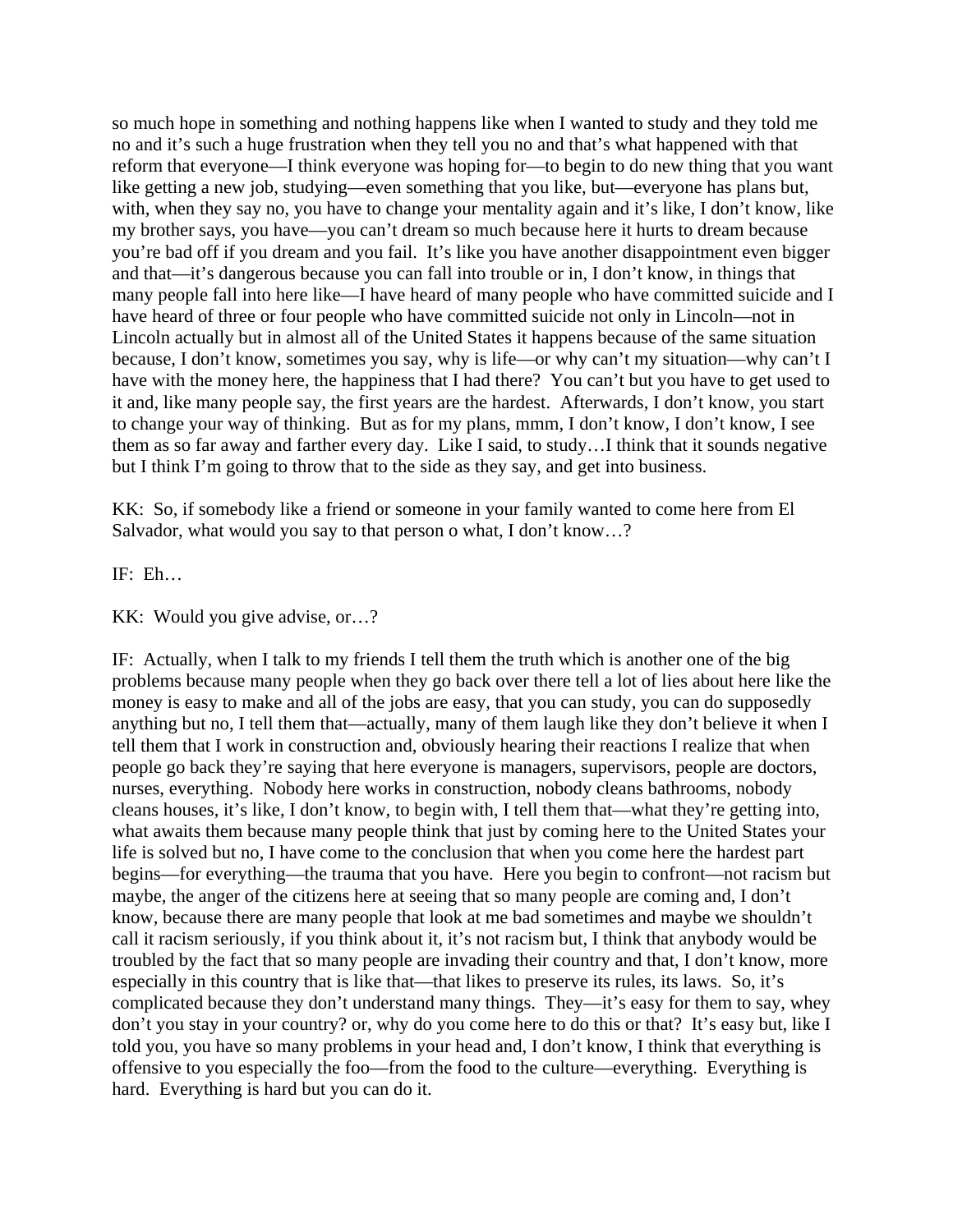KK: What have you learned from your situation or from your experience?

IF: I think that the most important is that money is not happiness. I think that one of things I thought was that and, actually, after I came here, with my parents, thank God, my nephew could have the operation free in my country and my dad, like I told you was in the military and has good benefits so there wasn't the need to send a lot of money, simply a little money. So, I don't know, I can say that I have money—I'm not rich but, I don't know, I can buy myself material things that I want but, not everything, but something but, it doesn't give me happiness—it doesn't give happiness and that is something very difficult because here your worries are different. You bring your worries from your country and here—it's different here what you worry about. There you have to worry sometimes that you won't have a job that pays well or, if you have a job that pays well, an extra job to make extra money—you can almost never get them but here you can do—but suppose the rent there isn't very expensive, the things aren't expensive but here, everything is more expensive so you have other problems here and, I don't know.

KK: Well, is there anything else you would like to say about your experience, your life in El Salvador, your life here?

IF: That, I don't know, I am so happy to have been born in my country and to be here and to be learning that I am in a place where—I am living it and what I hear and learn from other people like, what I told you, who want everything easy—at the same time, I can tell my friends or whoever that they need to think it over well before they come here. If they have a small, small possibility of doing something there, they should do it that—that they shouldn't risk their lives because the situation is worse every day and, I don't know, that they need to try in our countries that they need to try to do something and that money isn't everything. It isn't everything but, I don't know, and I believe that the major—the biggest problem that we have is that we like to have the best material things, so, I think that that makes us make stupid decisions like coming here, risking our lives, and, maybe when you have it, you realize that it's not worth anything. That.

KK: You said that—that you believe that God had a motive for bringing you here. Do you find some hope in that or, what do think was his motive—the reason that you're here?

IF: One maybe is to realize for myself what I can do for my family. Two, like I told you, to realize that material possessions aren't everything. Three, I don't know, to help people, not just help but tell them the truth which is what a lot of people don't do. I think that later on I will find out the motive and everything—he—why he wanted me to come here. Because everything has a motive and everything has a reason and, I don't know, I don't think I know it yet.

KK: Yeah, well, I hope that you find, I don't know, the reason that you're here. And, and, well, thanks a lot for doing the interview, yeah?

IF: Mmm hmm.

KK: Okay, goodnight.